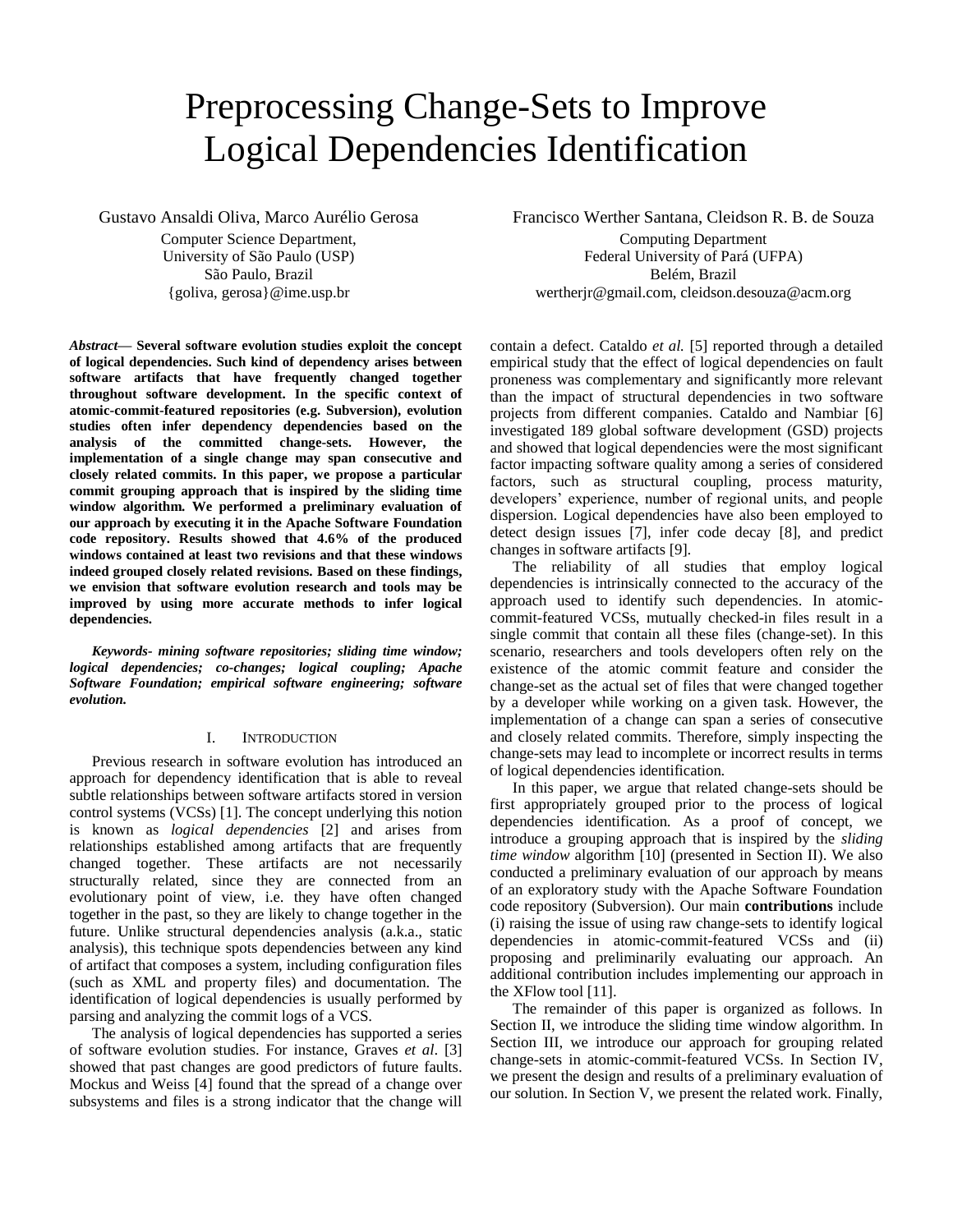in Section VI, we state our conclusions and plans for future work.

# II. THE SLIDING TIME WINDOW ALGORITHM

Logical dependencies (a.k.a. change dependencies [12], evolutionary dependencies [13], and co-changes [14]) are implicit dependencies that connect software artifacts that have evolved together. Logical dependencies analysis has the potential to spot indirect or semantic relationships between artifacts that are not explicitly deducible from the programming language constructs [2, 5]. Logical dependencies are often detected by mining the logs of the project's VCS. In the context of VCSs that do not support atomic commits (e.g. CVS), change transactions need to be reconstructed before logical dependencies can be identified. In fact, a few algorithms have been proposed to reconstruct change transactions in such kind of VCSs.

The *fixed time window* algorithm [15, 16, 17] restricts the maximal duration of a transaction and groups commits that are made by the same author with the same message (comments), i.e. it assumes that such commits are related to a single modification derived from a task the author was working on. In this algorithm, the time interval always begins at the first check-in. An improved version of such algorithm was later proposed by Zimmerman *et al.* [10]. The authors coined it *sliding time window*, since it consists of "sliding" the time window to the last commit in the window, i.e. the beginning of the chosen time interval is shifted to the most recent commit. As such algorithm restricts the maximal gap between two subsequent commits, it may lead to the detection of transactions that take longer to complete than the specified length of the time window [10]. Formally, in a sliding time window of *x* seconds, the following conditions hold for all commits  $\delta_1, \ldots, \delta_k$  (sorted by *time*( $\delta_i$ )) that are part of a transaction  $\Delta$  [10]:

- a.  $\forall \delta_i \in \Delta$  : *author*( $\delta_1$ ) = *author*( $\delta_1$ )
- b.  $\forall \delta_i \in \Delta : log\_message(\delta_i) = log\_message(\delta_1)$
- c.  $\forall_1 \in \{2, ..., 3\} : |time(\delta_i) time(\delta_{i-1})| \leq x$  seconds
- d.  $\forall \delta_a, \forall \delta_b \in \Delta : \delta_a \neq \delta_b \Rightarrow \text{file}(\delta_a) \neq \text{file}(\delta_b)$

Figure 1(a) illustrates how the fixed time window works in the CVS repository (commit labels are written using the pattern <name:x.y>, where *name* stands for the file name and *x.y* stands for its revision number). Right after commit A:1.3, a time window is created. Since A:1.3, B:1.2 and C:1.4 are (i) visible within the time window (drawn in white), (ii) made by the same author, and (iii) have the same log message, they are considered as being part of the same change transaction. Figure 1(b), in turn, illustrates how the sliding time window works. It shows that a sliding time window also considers commits D:1.3 and E:1.5, because the time window "slides" from commit A:1.3 to E:1.5. The window is closed after E:1.5, since no further commit exists within the time window.





(b) Sliding Time Window



Inspired by the sliding time window algorithm, we conceived a change-set grouping approach specially designed for atomic-commit-featured VCSs. In the following section, we present our motivation and describe the proposed approach itself.

# III. GROUPING CHANGE-SETS

In the early days of logical dependencies studies, researchers conceived methods to recover change transactions in the CVS repository (e.g. fixed time window and sliding time window algorithms). At the time researchers had started mining atomic-commit-featured repositories (e.g. Subversion, Git) for logical dependencies identification, the problem of reconstructing change transactions was often neglected, since such repositories provided the required information (changesets) out-of-the-box, i.e. which software artifacts changed together throughout the analyzed software development period. However, the implementation of a single change may span consecutive and closely related commits. It is also difficult to predict the commit habits of developers since it depends on a series of context variables, such as the software development process, the versioning system, and the task at hand. As a result, we believe that the approaches for logical dependencies identification in this kind of VCSs should take this phenomenon into account.

Inspired by the core ideas embedded in the sliding time window algorithm, we developed an approach to group closely related change sets in atomic-commit-featured VCSs. Nevertheless, since the sliding time window and our approach were conceived for different purposes, there are also some fundamental differences between them. For instance, the sliding time window algorithm creates a new empty window every time the same file reappears during the current window scope (see *condition d* in Section II). The main reason behind it is that the algorithm was conceived to recreate change-sets [10] and, per definition, a change-set cannot contain the same file twice. However, in the context of atomic-commit-featured VCSs, our ultimate goal is to better reconstruct change transactions by grouping closely related change-sets. Hence, in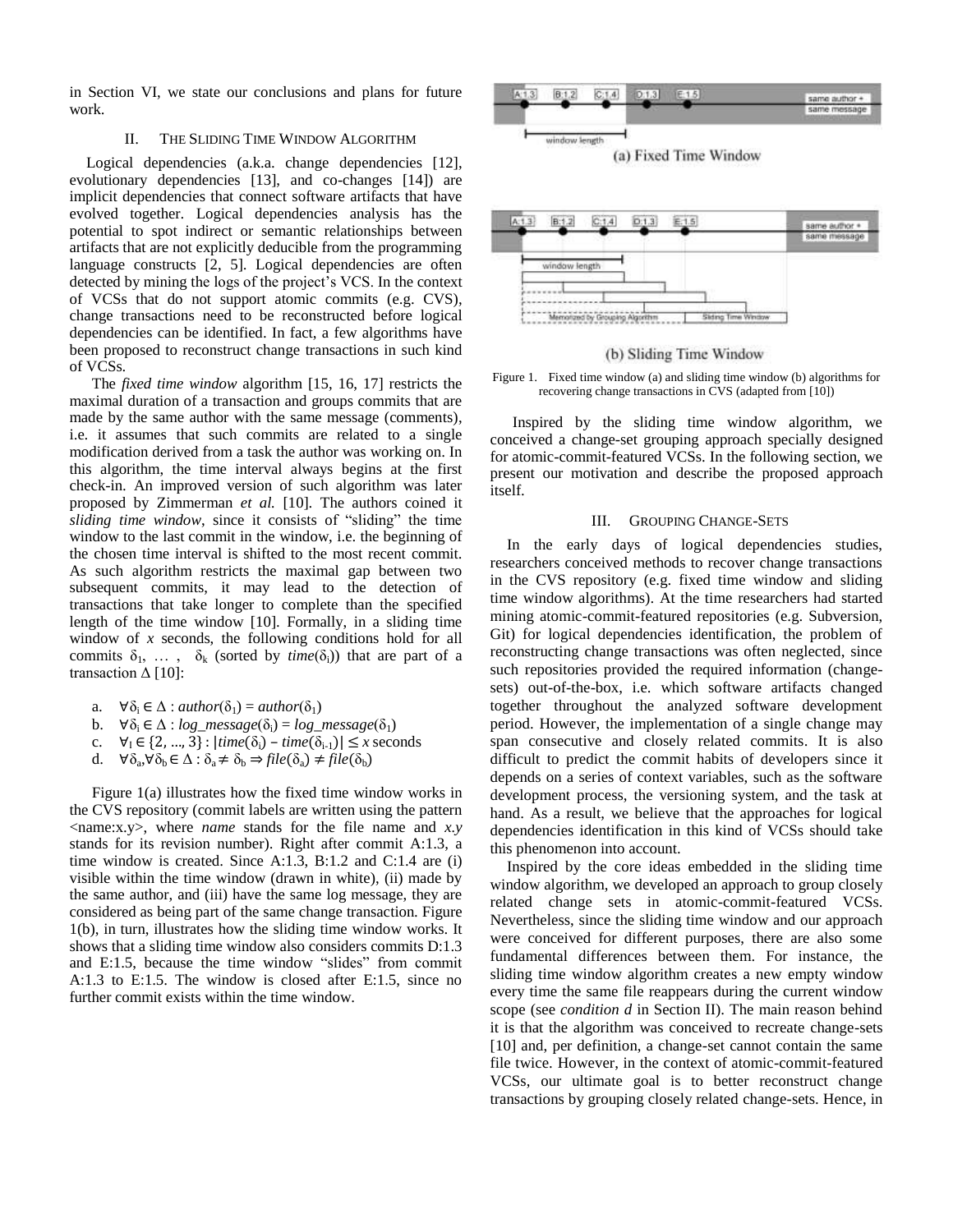our proposed approach, we *do not* recreate the window when the same file reappears. Instead, we keep the window running and add the file. Such design decision poses a series of challenges to be faced, such as handling files that are added, modified, and removed in the different change-sets included a single window. Consequently, after the window is closed, an algorithmic procedure is run in order to create consolidated versions of the files.

In the following, we present a detailed description of our approach. We also show algorithms written in pseudo-code notation and explain its main steps.

# *A. Algorithm Description*

The algorithm shown in Listing 1 describes our proposed approach. For each author in the project  $(1-2)$ , we obtain the list of his/her commits in chronological order (4). Afterwards, we investigate timely adjacent commits and decide whether they should belong to the same window (7-9). Adjacent commits are then grouped until one of following criteria is **not** satisfied: (i) revisions are seconds apart (input parameter to the algorithm) and (ii) revisions have the same author comments. When the grouping ends, the window is created and saved  $(10-12)$ .

| Algorithm: Change-set grouper<br>Parameters: seconds                                            |
|-------------------------------------------------------------------------------------------------|
| $authors \leftarrow Project.getAuthors (project);$<br>1.<br>for each author a in authors<br>2.1 |
| 3.<br>windowRevsList $\leftarrow$ new List()                                                    |
| 4.<br>$allRevsList \leftarrow Project.getRevsSortedByDate(a)$                                   |
| 5.<br>allRevsList.add(Project.createDummyRev())                                                 |
| 6.<br>$prevRev \leftarrow allRevslist.removeFirst()$                                            |
| 7.<br>for each revision rev in allRevsList                                                      |
| 8.<br>windowRevsList.add(prevRev)                                                               |
| 9.<br>if (!revsOnSameWindow(prevRev,rev,secs))                                                  |
| 10.<br>window $\leftarrow$ createWindow(a, windowRevsList)                                      |
| 12.<br>saveWindow(window)                                                                       |
| 13.<br>windowRevsList.clear()                                                                   |
| 14.<br>$end-if$                                                                                 |
| 15.<br>$prevRev \leftarrow rev$                                                                 |
| $16.$ end-for                                                                                   |
| $17.$ end-for                                                                                   |

Figure 2. Change-set grouper algorithm

The subroutine shown in Figure 3 describes the process of window creation. First, basic window properties are set, including its timestamp (inherited from last commit) and length (3-9). After that, the files from all of the window revisions are obtained (11). Then, for each file, a list of its versions in chronological order is obtained (13). We consider that a file has more than one version when it is committed in different commits of the same window.

As previously described, our proposed solution does not create a new window whenever the same file reappears in the window scope. For instance, consider a window that groups revisions 1, 2, 3 and 4. Suppose that a developer adds the file Foo.java in revision 1, modifies it in revision 2, modifies it again in revision 3, and then decides to delete it in revision 4. In this scenario, the file Foo.java would have 4 versions.

As the grouping of commits should necessarily result in a new commit, all versions of the same file should be

consolidated into a new file. As a matter of fact, in case a file has two or more versions (14), we obtain its first and last versions  $(15, 16)$ , create a consolidated file  $(17)$ , and add it to the window (18). In the simple case in which only a single version exists, then we just add it straight to the window (20). After processing all files, the time window is returned (23).

| <b>Subroutine:</b> Window builder                            |  |  |  |  |
|--------------------------------------------------------------|--|--|--|--|
| Parameters: author, windowRevsList                           |  |  |  |  |
| 1. firstRev $\leftarrow$ windowRevsList.getFirst()           |  |  |  |  |
| 2. lastRev $\leftarrow$ windowRevsList.getLast()             |  |  |  |  |
| 3. //Creating the window                                     |  |  |  |  |
| 4. window $\leftarrow$ new Window()                          |  |  |  |  |
| 5. window.setAuthor(author)                                  |  |  |  |  |
| 6. window.setComment(lastRev.getComments())                  |  |  |  |  |
| 7. window.setTimestamp(lastRev.getTimestamp())               |  |  |  |  |
| 8.<br>length $\leftarrow$ getLength (firstRev, lastRev)      |  |  |  |  |
| 9. window.setLength(length)                                  |  |  |  |  |
| 10. //Adding the files to the window                         |  |  |  |  |
| 11. files $\leftarrow$ getAllFiles (windowRevsList)          |  |  |  |  |
| 12. for each file f in files                                 |  |  |  |  |
| 13. versionsList $\leftarrow$ f.getVersionsSortedByDate()    |  |  |  |  |
| if (versionsList.size() $>= 2$ )<br>14.                      |  |  |  |  |
| 15.<br>firstVer $\leftarrow$ versionsList.getFirst();        |  |  |  |  |
| 16.<br>lastVer $\leftarrow$ versionsList.getLast();          |  |  |  |  |
| 17.<br>file $\leftarrow$ handleVersions (firstVer, lastVer); |  |  |  |  |
| 18.<br>window.addFile(file)                                  |  |  |  |  |
| $19.$ else                                                   |  |  |  |  |
| 20.<br>window.addFile(versions.getFirst())                   |  |  |  |  |
| $21.$ end-if-else                                            |  |  |  |  |
| $22.$ end-for                                                |  |  |  |  |
| 23. return window                                            |  |  |  |  |

Figure 3. Window builder subroutine

The subroutine *handleVersions* (17) creates a consolidated version of a file based on its initial and final versions. In fact, the consolidated file directly inherits all properties from the final version (including the code itself). However, the consolidated file status (*added*, *modified*, or *deleted*) must be carefully chosen. In the following, we describe the set of rules that we conceived in order to decide upon the ultimate status of a file within a specific window (Table I). We use the template <Status of Initial File Version> → <Status of Last File Version> to refer to the rules.

TABLE I. RULES FOR HANDLING DIFFERENT VERSIONS OF A FILE

| Last Version<br><b>Initial Version</b> | <b>Deleted</b> | Modified | Added    |
|----------------------------------------|----------------|----------|----------|
| <b>Deleted</b>                         | Deleted        | Modified | Added    |
| Added                                  | Deleted        | Added    | Added    |
| Modified                               | Deleted        | Modified | Modified |

{Deleted, Added, Modified} → Deleted

If the last file version has the status *deleted*, then no matter what the status of the initial version is, the ultimate status will be **deleted**. In fact, if a file is *deleted*, there is no point in calculating its logical dependencies to other files in the system.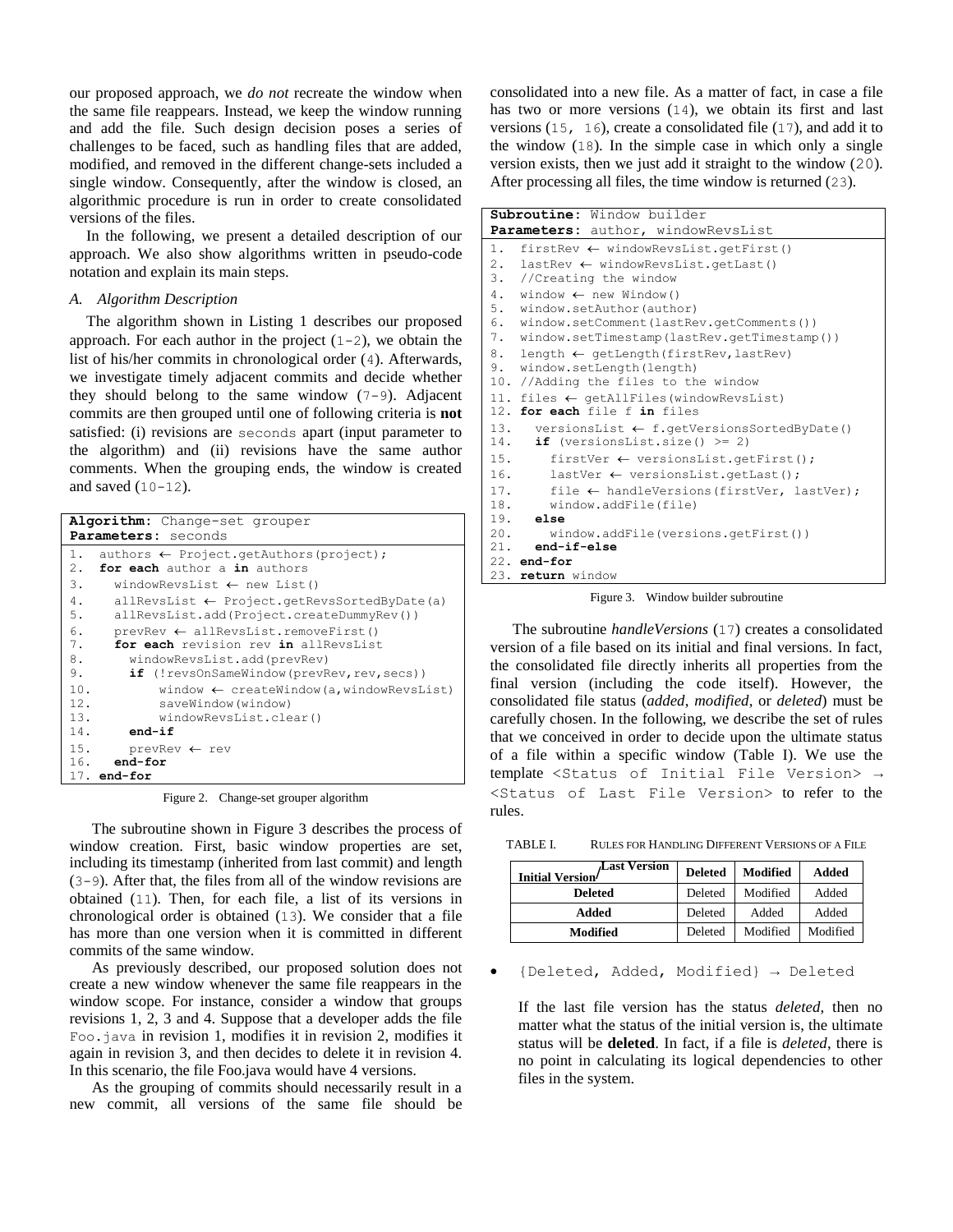If the last version of a file has the status *deleted* and the initial version has the status *added*, then we treat the file as if it had never existed within the window. In fact, if such file only exists in this window, then the file will be completely will not take part in the logical dependencies identification process (noise reduction).

{Deleted, Modified} → Modified

If the last version of a file has the status *modified*, then the ultimate status will be **modified** in the cases where the initial version status is either *deleted* or *modified*.

If the first version has the status *deleted* and the last version of a file has the status *modified*, then we simply ignore all intermediate versions of the file and pick up only the last version. As illustrated in Figure 4, we treat the file as if it had never been deleted.



Figure 4. Preserving the file status (ignoring intermediate statuses)

Added → Modified

If the initial version of a file has the status *added* and the last version has the status *modified*, then the ultimate status will be considered as **added** (as if all subsequent modifications to the file had been done when it was first added).

{Added, Deleted} → Added

If the last version of a file has the status *added*, then the ultimate status will be **added** in the cases where the initial version status is either *added* or *deleted*.

Modified → Added

If the initial version of a file has the status *added* and the last version has the status *modified*, then the ultimate status will be considered as **modified**. In this case, we treat the addition as if it were a subsequent change to the initial version of the file.

This aforementioned set of rules represents the main contribution of the proposed algorithm.

## IV. PRELIMINARY EVALUATION

In this section, we describe a preliminary evaluation of our proposed algorithm. We present the supporting tools, the data collection procedures, and the results of our quantitative and qualitative empirical studies.

# *A. Supporting tools*

In the following, we describe the supporting tools that we used to conduct the evaluation:

**XFlow.** Mining repositories studies usually require extensive tool support due to large and complex data that need to be collected, processed, and analyzed [18]. XFlow is an extensible and interactive open source tool [11] whose general goal is to provide a comprehensive analysis of software projects evolution process by mining software repositories and taking into account both technical and social aspects of the developed systems. XFlow collects data from version control systems, identifies logical dependencies, evaluates metrics over project's artifacts, and presents interactive visualizations.

**Minitab.** All statistical analysis of data in this study was supported by Minitab<sup>1</sup>. Minitab is an easy to use and yet powerful statistical package heavily employed in both industry and statistical courses at universities worldwide.

#### *B. Study Setup and Data collection*

Apache Software Foundation (ASF) is a non-profit organization that has developed nearly a hundred distinguishing software projects that cover a wide range of technologies and address several problems from diverse contexts. Examples of ASF projects include Apache HTTP Server, Apache Geronimo, Cassandra, Lucene, Maven, Ant, and Struts. ASF currently owns a single Subversion repository that hosts all Apache projects and subprojects.

The context of our study comprehends the whole ASF Subversion repository. This repository encompasses 1,120,394 revisions, nearly 100 top-level projects (some of which have a few subprojects), 2421 developers, and an activity time frame of approximately 16 years and 9 months (August of 1994 till May of 2011). Working with large remote repositories poses a series of challenges. Firstly, to cope with repository instability, we built a local mirror of the whole ASF Subversion repository. This task was rather time-consuming due to the inefficiency of the Subversion protocol and available network bandwidth. After mirroring the repository, we executed the data collection processing phase of XFlow, in which the tool collects and parses the log messages of all considered revisions. Due to practical constraints, we only considered Java files, i.e. we filtered out the files that did not have the .java extension. Furthermore, revisions having no Java files were discarded. This data collection process was rather complex, since we had to deal with inconsistent data found on some revisions, such as files being deleted without ever being added. Such data collection process took approximately 6 hours in a dedicated Dell XPS L502X notebook (Core i7 2820QM, 6GB RAM DDR3, 500GB HD 7200RPM) and resulted in 479,794 revisions, which corresponds to approximately 43% of all ASF Subversion revisions.

l

<sup>1</sup>http://www.minitab.com/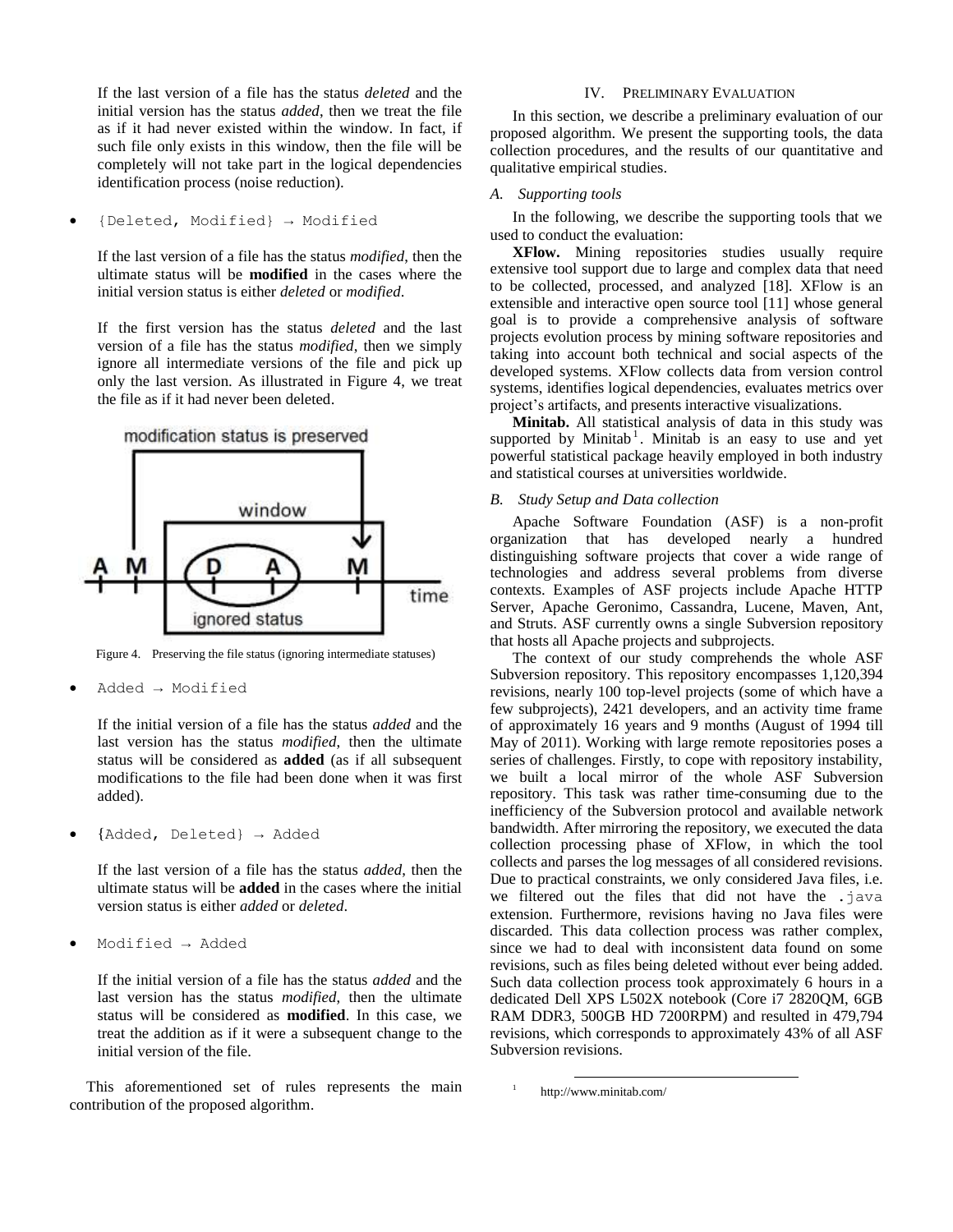Finally, we applied our algorithm with a window size of 200 seconds. This is a default value that has been extensively used in literature for the original sliding time windows algorithm [10, 9, 19, 20, 21, 7, 22].

#### *C. Quantitative evaluation*

We calculated basic descriptive statistics for the *number of revisions per window* variable in order to investigate to which extent the revisions were actually grouped. As depicted in Table II, the algorithm resulted in 453,865 windows. Most important, it produced 20,812 (4.6%) windows that grouped two or more revisions. The largest window grouped 106 revisions. Overall, there was little dispersion among the values, as evidenced by the mean and standard deviation values.

TABLE II. NUMBER REVISIONS PER WINDOW - DESCRIPTIVE STATISTICS

|         | Sum     | Mean |     | Max StDev |
|---------|---------|------|-----|-----------|
| 453.865 | 479,790 | 1.06 | 106 | 0.41      |

We also computed basic descriptive statistics for the *length per window* variable to better understand the results of the grouping. According to Table III, there was little dispersion among the values, as evidenced by mean and standard deviation values. The algorithm produced 12,103 (2.7%) windows whose length was larger than or equal to 6 seconds. In fact, as depicted in Figure 3, there are few windows that have a long length. The largest window length was of 34 minutes and 10 seconds. This shows that even very time-distant revisions can be change coupled.

TABLE III. LENGTH PER WINDOW - DESCRIPTIVE STATISTICS



Figure 5. Scatterplot of length versus number of windows

Finally, we calculated basic descriptive statistics for the *number of files per revision* variable (Table IV). This calculation was done prior to and after the application of the algorithm, so that we could compare the results and check how many files would disappear.

TABLE IV. NUMBER OF FILES PER REVISION - DESCRIPTIVE STATISTICS

|               | N       | Sum       | Mean | <b>StDev</b> | <b>Skewness</b> | <b>Kurtosis</b> |
|---------------|---------|-----------|------|--------------|-----------------|-----------------|
| <b>Before</b> | 479.794 | 3.206.900 | 6.68 | 37.84        | 33.80           | 1.844.00        |
| After         | 453.865 | 3.174.051 | 6.99 | 40.79        | 39.56           | 2.829.94        |

As we stated earlier, the application of the sliding time window resulted in 453,865 revisions. These revisions encompassed a total of 3,174,051 Java files (including all distinct versions of the file), which represent a reduction of approximately 1% in the original number of Java files. The mean value indicates that revisions contain 7 files in average. However, standard deviation value shows that the dispersion is very high. Both mean and standard deviation did not change much when compared to original values. As a final point, we calculated skewness and kurtosis values to further investigate such dispersion. The positive skewness value indicates that the dataset is right-skewed, i.e. the "tail" of the distribution points to the right. Also, the high kurtosis indicates that the data set has a distinct peak near the mean, declines rather rapidly, and has heavy tails. Although these values increased when compared to original ones, they did not change the shape of the distribution curve. In fact, we also performed a quartile analysis of the variable in question and we confirmed that there were no changes in the quartiles, including the median. Furthermore, as a result of the quartile analysis, we noticed that "usual" revisions (or windows) encompassed 1 to 8 files.

#### *D. Qualitative evaluation*

We qualitatively evaluated the algorithm by manually inspecting a random sample<sup>2</sup> of the  $20,812$  windows that contained at least two revisions. In this preliminary evaluation, we inspected a total of 20 windows and analyzed whether the revisions should be really grouped, i.e. if they were related to a single change purpose. Such inspection enabled us to generalize the results with a margin of error of 15% and confidence level of  $82\%$ <sup>3</sup>. The results of our inspection are given in Table V.

By checking the revision files, comments, and diff code, we were able to judge whether the grouping made sense. Except for the last grouping (which we classified as inconclusive), all of the others seemed perfectly appropriate. As depicted in the aforementioned table, such groupings involved fixing a specific bug, implementing a specific change, or adjusting code style and documentation.

3 http://www.vsai.pt/amostragem.php

l

<sup>&</sup>lt;sup>2</sup> The sampling was obtained directly from the MySQL database by means of the RAND() function.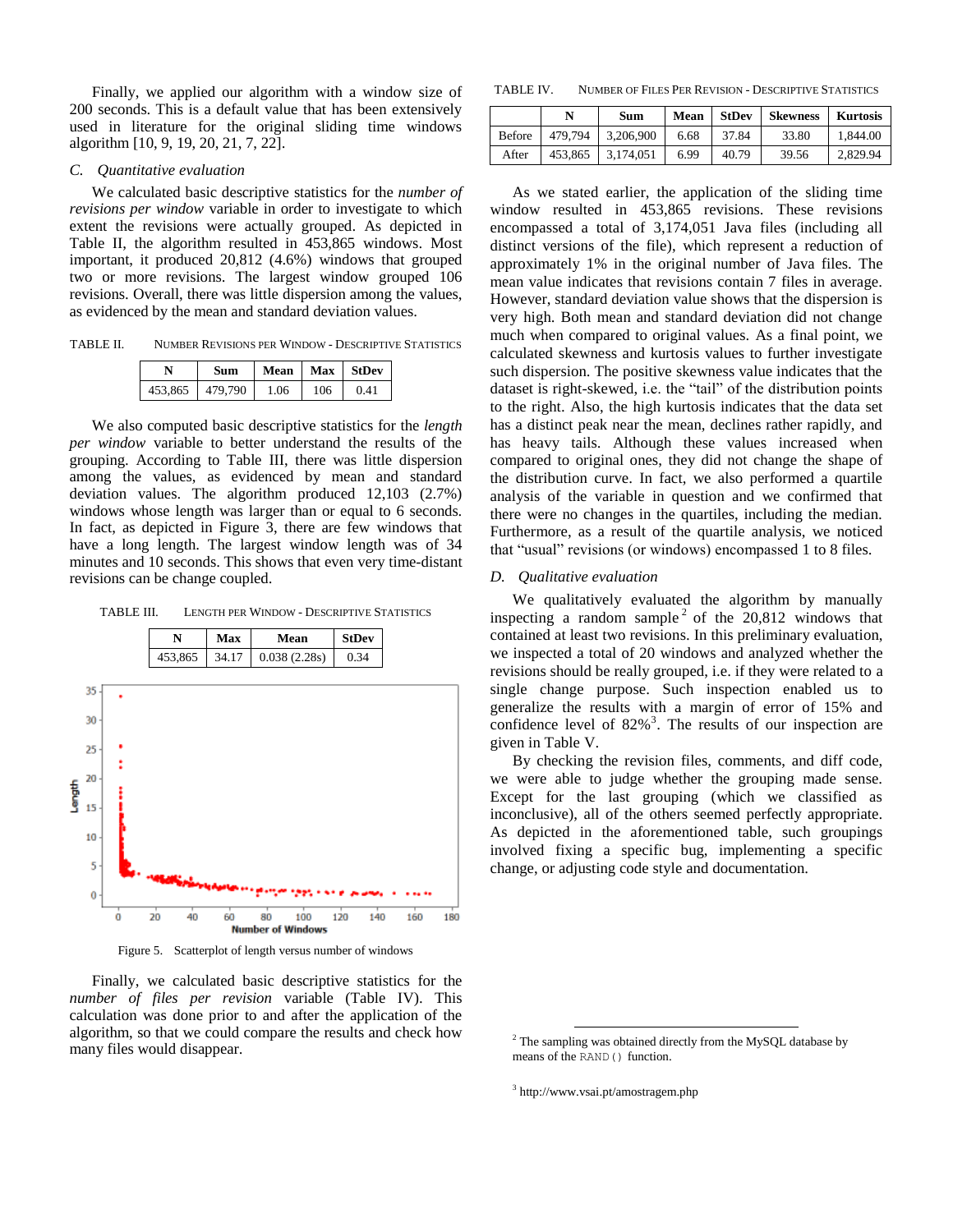| TABLE V. | <b>QUALITATIVE EVALUATION OF REVISION GROUPINGS</b> |  |
|----------|-----------------------------------------------------|--|
|----------|-----------------------------------------------------|--|

| Window         | <b>Revisions</b>             | <b>Makes</b><br>sense? | <b>Notes</b>                                                         |
|----------------|------------------------------|------------------------|----------------------------------------------------------------------|
| 1              | 1116762,<br>1116764          | Yes                    | <b>Deleting Files</b>                                                |
| $\overline{c}$ | 135701,<br>145726            | Yes                    | Bug fix in two stages (same set of<br>modified files)                |
| 3              | 768654,<br>768655            | Yes                    | Running checkstyle on files from same<br>folder                      |
| 4              | 431981,<br>431983            | Yes                    | Applying a patch to different versions of<br>same file               |
| 5              | 1017168.<br>1017169          | Yes                    | Fixing a bug in<br>CollectionFieldMethodsFacetFactory.java           |
| 6              | 987268,<br>987269,<br>987270 | Yes                    | Fixing a bug in different versions of same<br>file                   |
| 7              | 549264,<br>549265,<br>549266 | Yes                    | Removing blank lines (adjusting style)<br>from files in same folder  |
| 8              | 504397,<br>504398            | Yes                    | Fixing a bug in different versions of same<br>file                   |
| 9              | 1100057,<br>1100058          | Yes                    | Merge of a change in different branches                              |
| 10             | 246361,<br>253433            | Yes                    | Fixing a bug (same diff in both revisions)                           |
| 11             | 225245,<br>225246            | Yes                    | Fixing a bug in different versions of same<br>file                   |
| 12             | 1014042,<br>1014043          | Yes                    | Implementing a change                                                |
| 13             | 245235,<br>252307            | Yes                    | Fixing a bug (same diff in both revisions)                           |
| 14             | 1118611,<br>1118612          | Yes                    | Implementing a change                                                |
| 15             | 334583.<br>334584            | Yes                    | Change made in two steps (fixing/adding<br>info to Javadoc in class) |
| 16             | 73016,<br>73991              | Yes                    | Fixing a bug (same diff in both revisions)                           |
| 17             | 235594,<br>236846            | Yes                    | Fixing style (same diff in both revisions)                           |
| 18             | 914457,<br>914458            | Yes                    | Implementing a change                                                |
| 19             | 1106641,<br>1114539          | Yes                    | Implementing a change                                                |
| 20             | 1118631,<br>1118632          | $\gamma$               | Inconclusive                                                         |

We believe that the absence of false-positives can be explained by the conservative nature of the algorithm, i.e. a window is created only when revisions have the same author, same comments, and are close in time.

# V. RELATED WORK

Gall *et al.* [2] used information from the release history of a telecommunications system to discover logical dependencies and change patterns among modules and subsystems. Gall *et al.* [16] later on proposed the *Relation Analysis* (RA) technique to identify logical dependencies. The technique consists in an investigation of the classes that frequently changed together. More precisely, the authors mined logs in the CVS repository and identified classes that were changed together by a same author. A fixed time window of four minutes was considered, since large commits usually take some time to be completed. Zimmermann *et al.* [17] applied the same technique, but they considered a fixed time window of three minutes instead. Besides that, the authors introduced

the idea of *support* and *confidence* as measures of significance for logical dependencies. Canfora et *al.* [22] propose the use of a multivariate time series approach (based on the Granger causality test) to address the issue that we raise in this paper, i.e. capturing logical dependencies between artifacts that are modified in subsequent change-sets. Pirklbauer [23] empirically evaluated a series of logical dependencies identification approaches, including those that are only suitable when change #id information is provided in commit log messages [10, 24, 25, 26]. Although not clear, it seems that the author does not group commits when there is an intersection between their sets of files. Fluri and Gall [28] argue that logical dependencies that arise from code styling and minor adjustments (such as the inclusion of code comments) are not significantly relevant. Based on an empirical evaluation, the authors conceived a classification of changes in order to filter out irrelevant logical dependencies. Hence, logical dependencies analysis can be improved by not only grouping change-sets prior to the dependencies identification (as in our proposal), but also after all dependencies are actually discovered.

In the following, we present less related but yet relevant work. Canfora *et al.* [29] proposed the concept of line cochange to identify cross-cutting concerns in code hosted in CVS. In the context of Model Driven Development (MDD), Wenzel *et al.* [30] used a differencing algorithm called SiDiff to identify logical dependencies between elements of a model. Wang *et al.* [31] proposed a method to identify existing fine grained logical dependencies between functions.

# VI. CONCLUSION

In this paper, we discussed about the importance of grouping related change-sets in atomic-commit-featured VCSs before performing the identification of logical dependencies between software artifacts. We argued that changes in the system may span a series of timely-close and semanticallyrelated commits. In fact, grouping related change-sets refines and improves the process of logical dependencies identification, since evolutionary links between artifacts are more accurately recovered.

As a proof of concept, we presented a rather conservative approach that is inspired by the sliding time window algorithm (whose purpose is to reconstruct change transactions in VCSs that do not support atomic commits) [10]. The preliminary evaluation that we conducted showed that our approach is feasible and produced relevant results. Our analysis indicated that approximately 4.6% of the produced windows contained at least two revisions and that these windows indeed grouped closely related revisions. We also leverage the external validity of our study, since we applied it to a large repository hosting more than a million of revisions. Based on these outcomes, we claim that software evolution research and tools can definitely be improved by using more accurate methods to infer logical dependencies.

Some factors, however, may have influenced our results. In terms of the approach input, we chose the default time window value found in the literature (200 seconds). We believe that trying other values (especially large ones, like a week) may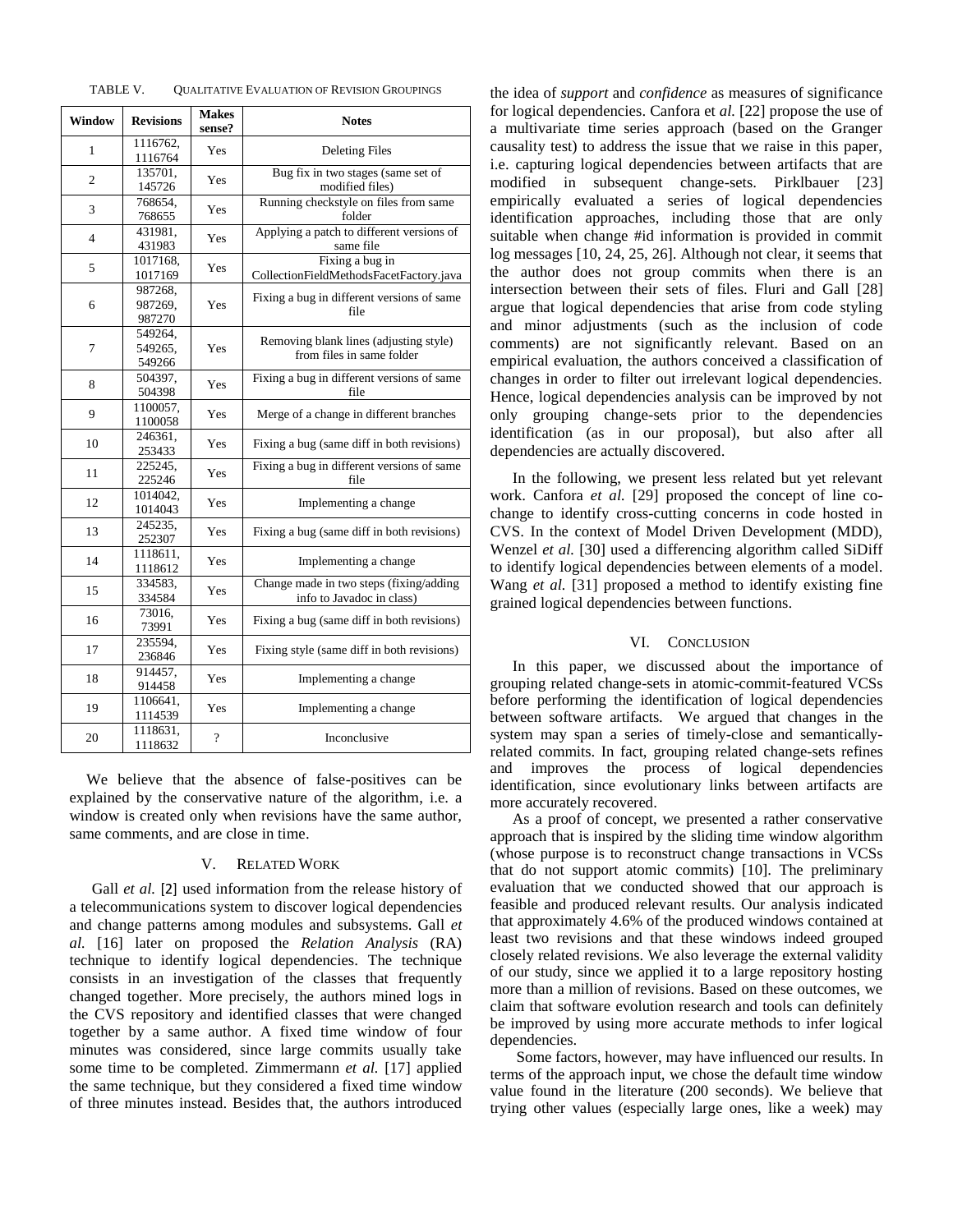provide completely different results. This is thus a future research path that could be explored. Furthermore, we acknowledge that analyzing a larger number of windows would make our evidence stronger. Finally, because of practical constraints of processing time, we may have introduced some bias by considering only the Java files in the revisions.

As future work, we plan to apply the algorithm to a single software project and empirically evaluate its effectiveness in terms of precision and recall. We will also investigate whether some minor variations and heuristics can improve the results, such as considering only non-blank revision comments. Finally, we also envision empirically comparing the algorithm to other proposals found in the literature.

#### ACKNOWLEDGMENT

This work is also partially supported by HP (Baile project), CHOReOS EC FP7 project, and FAPESP. Marco Gerosa receives individual grant from CNPq.

#### **REFERENCES**

- [1] T. Ball, J.-M. K. Adam, A. P. Harvey, and P. Siy, "If your version control system could talk..." in *ICSE Workshop on Process Modeling and Empirical Studies of Software Engineering*, Mar. 1997.
- [2] H. Gall, K. Hajek, and M. Jazayeri, "Detection of logical coupling based on product release history," in *Proceedings of the International Conference on Software Maintenance*, ser. ICSM '98. Washington, DC, USA: IEEE Computer Society, 1998, pp. 190–. [Online]. Available: http://dl.acm.org/citation.cfm?id=850947.853338
- [3] T. L. Graves, A. F. Karr, J. S. Marron, and H. Siy, "Predicting fault incidence using software change history," *IEEE Trans. Softw. Eng.*, vol. 26, pp. 653–661, July 2000. [Online]. Available: http://dl.acm.org/ citation.cfm?id=347489.347496
- [4] A. Mockus and D. Weiss, "Predicting risk of software changes," *Bell Labs Technical Journal*, vol. 5, no. 2, Apr. 2000.
- [5] M. Cataldo, A. Mockus, J. A. Roberts, and J. D. Herbsleb, "Software dependencies, work dependencies, and their impact on failures," *IEEE Trans. Softw. Eng.*, vol. 35, pp. 864–878, November 2009. [Online]. Available: http://dx.doi.org/10.1109/TSE.2009.42
- [6] M. Cataldo and S. Nambiar, "The impact of geographic distribution and the nature of technical coupling on the quality of global software development projects," *Journal of Software Maintenance and Evolution: Research and Practice*, 2010. [Online]. Available: http://dx.doi.org/- 10.1002/smr.477
- [7] M. D'Ambros, M. Lanza, and M. Lungu, "Visualizing co-change information with the evolution radar," *IEEE Trans. Software Eng*, vol. 35, no. 5, pp. 720–735, 2009. [Online]. Available: http:// doi.ieeecomputersociety.org/10.1109/TSE.2009.17
- [8] S. G. Eick, T. L. Graves, A. F. Karr, A. Mockus, and P. Schuster, "Visualizing software changes," *IEEE Trans. Softw. Eng.*, vol. 28, pp. 396–412, April 2002. [Online]. Available: http://dx.doi.org/10.1109/- TSE.2002.995435
- [9] T. Zimmermann, P. Weissgerber, S. Diehl, and A. Zeller, "Mining version histories to guide software changes," *IEEE Trans. Softw. Eng.*, vol. 31, pp. 429–445, June 2005. [Online]. Available: http://dx.doi.org/- 10.1109/TSE.2005.72
- [10] T. Zimmermann and P. Weißgerber, "Preprocessing CVS data for finegrained analysis," in *Proceedings 1st International Workshop on Mining Software Repositories (MSR 2004)*. Los Alamitos CA: IEEE Computer Society Press, 2004, pp. 2–6.
- [11] F. Santana, G. Oliva, C. R. B. de Souza, and M. A. Gerosa, "Xflow: An extensible tool for empirical analysis of software systems evolution," in *Proceedings of the VIII Experimental Software Engineering Latin American Workshop*, ser. ESELAW '11, 2011.
- [12] M. D'Ambros, H. Gall, M. Lanza, and M. Pinzger, "Analysing software repositories to understand software evolution," in *Software Evolution*,

T. Mens and S. Demeyer, Eds. Springer, 2008, pp. 37–67. [Online]. Available: http://dx.doi.org/10.1007/978-3-540-76440-3

- [13] M. Burch, S. Diehl, and P. Wei, "Visual data mining in software archives," in *Proceedings of the 2005 ACM symposium on Software visualization*, ser. SoftVis '05. New York, NY, USA: ACM, 2005, pp. 37–46. [Online]. Available: http://doi.acm.org/10.1145/-Available: http://doi.acm.org/10.1145/-1056018.1056024
- [14] D. Beyer and A. Noack, "Clustering software artifacts based on frequent common changes," in *Proceedings of the 13th International Workshop on Program Comprehension*. Washington, DC, USA: IEEE Computer Society, 2005, pp. 259–268. [Online]. Available: http://dl.acm.org/ citation.cfm?id=1058432.1059363
- [15] A. Mockus, R. T. Fielding, and J. D. Herbsleb, "Two case studies of open source software development: Apache and mozilla," *ACM Trans. Softw. Eng. Methodol.*, vol. 11, pp. 309–346, July 2002. [Online]. Available: http://doi.acm.org/10.1145/567793.567795
- [16] H. Gall, M. Jazayeri, and J. Krajewski, "Cvs release history data for detecting logical couplings," in *Proceedings of the 6th International Workshop on Principles of Software Evolution*. Washington, DC, USA: IEEE Computer Society, 2003, pp. 13–. [Online]. Available: http:// dl.acm.org/citation.cfm?id=942803.943741
- [17] T. Zimmermann, S. Diehl, and A. Zeller, "How history justifies system architecture (or not)," in *Software Evolution, 2003. Proceedings. Sixth International Workshop on Principles of*, sept. 2003, pp. 73 – 83.
- [18] J. Bevan, E. J. Whitehead, Jr., S. Kim, and M. Godfrey, "Facilitating software evolution research with kenyon," *SIGSOFT Softw. Eng. Notes*, vol. 30, pp. 177–186, September 2005. [Online]. Available: http:// doi.acm.org/10.1145/1095430.1081736
- [19] S. Breu, T. Zimmermann, and C. Lindig, "Mining eclipse for crosscutting concerns," in *Proceedings of the 2006 international workshop on Mining software repositories*, ser. MSR '06. New York, NY, USA: ACM, 2006, pp. 94–97. [Online]. Available: http://doi.acm.org/- 10.1145/1137983.1138006
- [20] L. Aversano, L. Cerulo, and M. D. Penta, "Relating the evolution of design patterns and crosscutting concerns," in *Proceedings of the Seventh IEEE International Working Conference on Source Code Analysis and Manipulation*. Washington, DC, USA: IEEE Computer Society, 2007, pp. 180–192. [Online]. Available: http://dl.acm.org/ citation.cfm?id=1306878.1307347
- [21] L. Aversano, L. Cerulo, and M. Di Penta, "How clones are maintained: An empirical study," in *Proceedings of the 11th European Conference on Software Maintenance and Reengineering*. Washington, DC, USA: IEEE Computer Society, 2007, pp. 81–90. [Online]. Available: http:// dl.acm.org/citation.cfm?id=1251979.1252776
- [22] G. Canfora, M. Ceccarelli, L. Cerulo, and M. Di Penta, "Using multivariate time series and association rules to detect logical change coupling: An empirical study," in *Software Maintenance (ICSM), 2010 IEEE International Conference on*, sept. 2010, pp. 1 –10.
- [23] G. Pirklbauer, "Empirical evaluation of strategies to detect logical change dependencies," in *Proceedings of the 36th Conference on Current Trends in Theory and Practice of Computer Science*, ser. SOFSEM '10. Berlin, Heidelberg: Springer-Verlag, 2010, pp. 651–662. [Online]. Available: http://dx.doi.org/10.1007/978-3-642-11266-9\_54
- [24] J. Sliwerski, T. Zimmermann, and A. Zeller, "When do changes induce fixes?" in *Proceedings of the 2005 international workshop on Mining software repositories*, ser. MSR '05. New York, NY, USA: ACM, 2005, pp. 1–5. [Online]. Available: http://doi.acm.org/10.1145/- 1082983.1083147
- [25] R. Robbes, "Mining a change-based software repository," in *Proceedings of the Fourth International Workshop on Mining Software Repositories*, ser. MSR '07. Washington, DC, USA: IEEE Computer Society, 2007, pp. 15–. [Online]. Available: http://dx.doi.org/10.1109/- MSR.2007.18
- [26] G. Canfora and L. Cerulo, "Impact analysis by mining software and change request repositories," in *Proceedings of the 11th IEEE International Software Metrics Symposium*. Washington, DC, USA: IEEE Computer Society, 2005, pp. 29–. [Online]. Available: http:// dl.acm.org/citation.cfm?id=1090955.1092169